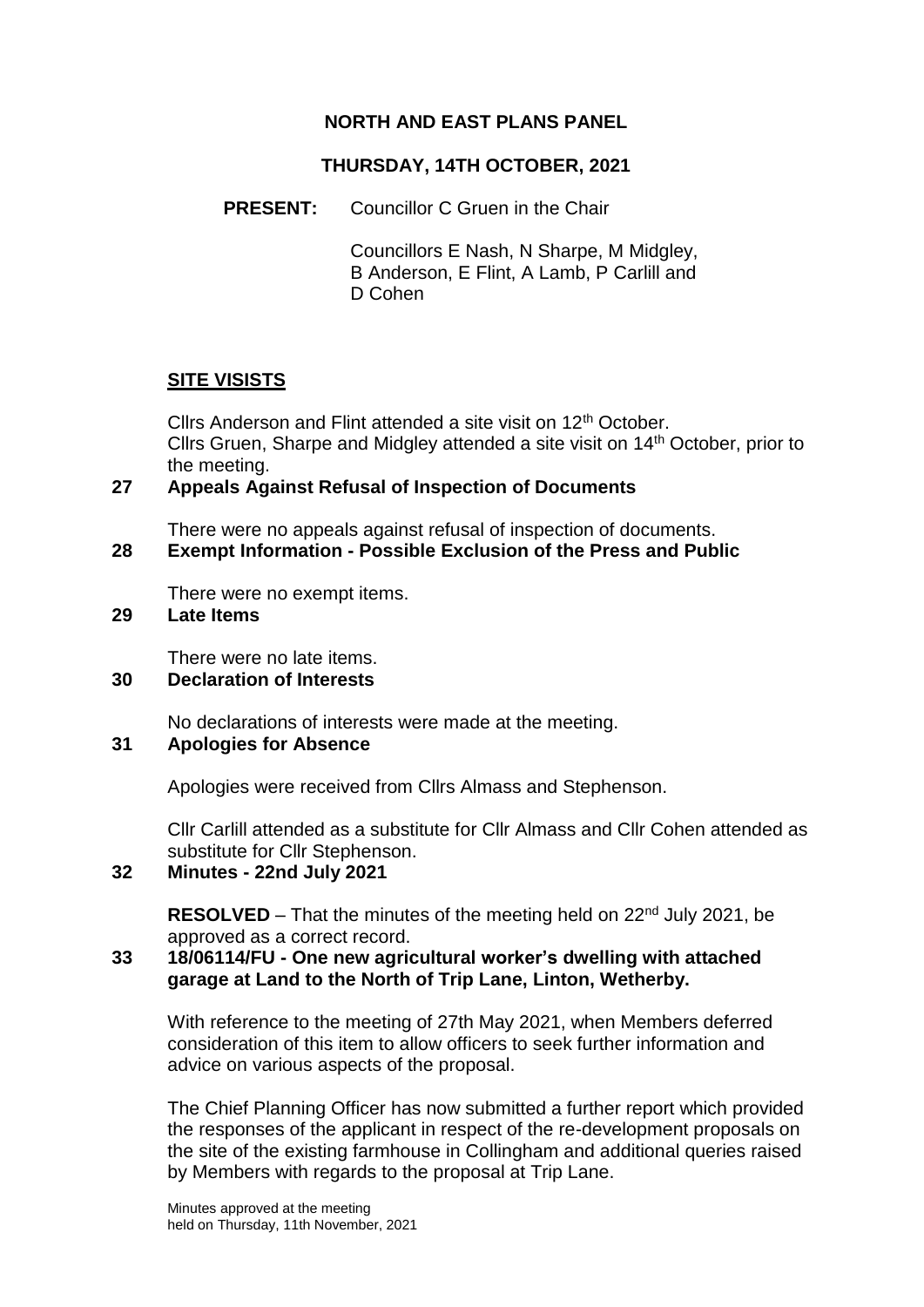Members had attended site visits on 12th October and on the morning of the meeting.

Photographs, slides and video footage were viewed during the presentation.

Members were informed of the following points:

- It was noted that an error had been made at Paragraph 17 of the report in relation to planning history. Members were asked to disregard the fourth bullet point – H31/249/74/ - Outline application to erect detached dwelling house, two workmen's cottages, fodder store, loose boxes and ancillary (Refused- 1974) as it did not relate to the application site but had been picked up by the system in error.
- Since the publication of the Plans Panel agenda, an email had been received from the applicant which was read out to the Panel.
- Members viewed a video which had been sent in by the applicant. The video showed a tractor and trailer being reversed out of the yard at Lilac Farm on to the main road. Submission and viewing of the video had been agreed to in advance at the Chair's discretion.
- The proposal was for a 4 bedroomed dwelling with attached garage to be built on land owned by the applicant. It was noted that the dwelling would have solar panels to the front of the dwelling with garden space also to the front.
- The application site is located on Trip Lane, Linton which is a cul-desac with a health spa located at the end and surrounded by agricultural fields. The application site currently has existing agricultural buildings, and the proposed dwelling would share access with these existing buildings.
- Members were advised that the site is located within Green Belt and, as such, any development on the site is to be regarded as inappropriate development. It is therefore necessary for the applicant to establish that very special circumstances exist, such that the harm by undertaking such inappropriate development is outweighed. For instance, very special circumstances could exist if the type of farming required twenty-four hour care of livestock or perishable produce. This had not been proved to be the case.
- Officers had discussed the additional information requested by Members with regards to the proposals for the site of the existing farmhouse in Collingham and the response from the agent was set out at Paragraph 4 of the submitted report.
- Officers had also considered Members request for information on the granting of planning permission for similar proposals (that is, agricultural worker dwellings within the Green Belt). Detail of this had been provided to Members at Paragraph 6 of the submitted report, but an overview was provided by the Planning Officer.
- It was acknowledged that there was sympathy towards the applicant. However, officers had looked at the application in relation to planning policy. It was noted that the applicant had not proved any case as to the existence of very special circumstances, such as to outweigh what would otherwise be regarded as inappropriate development.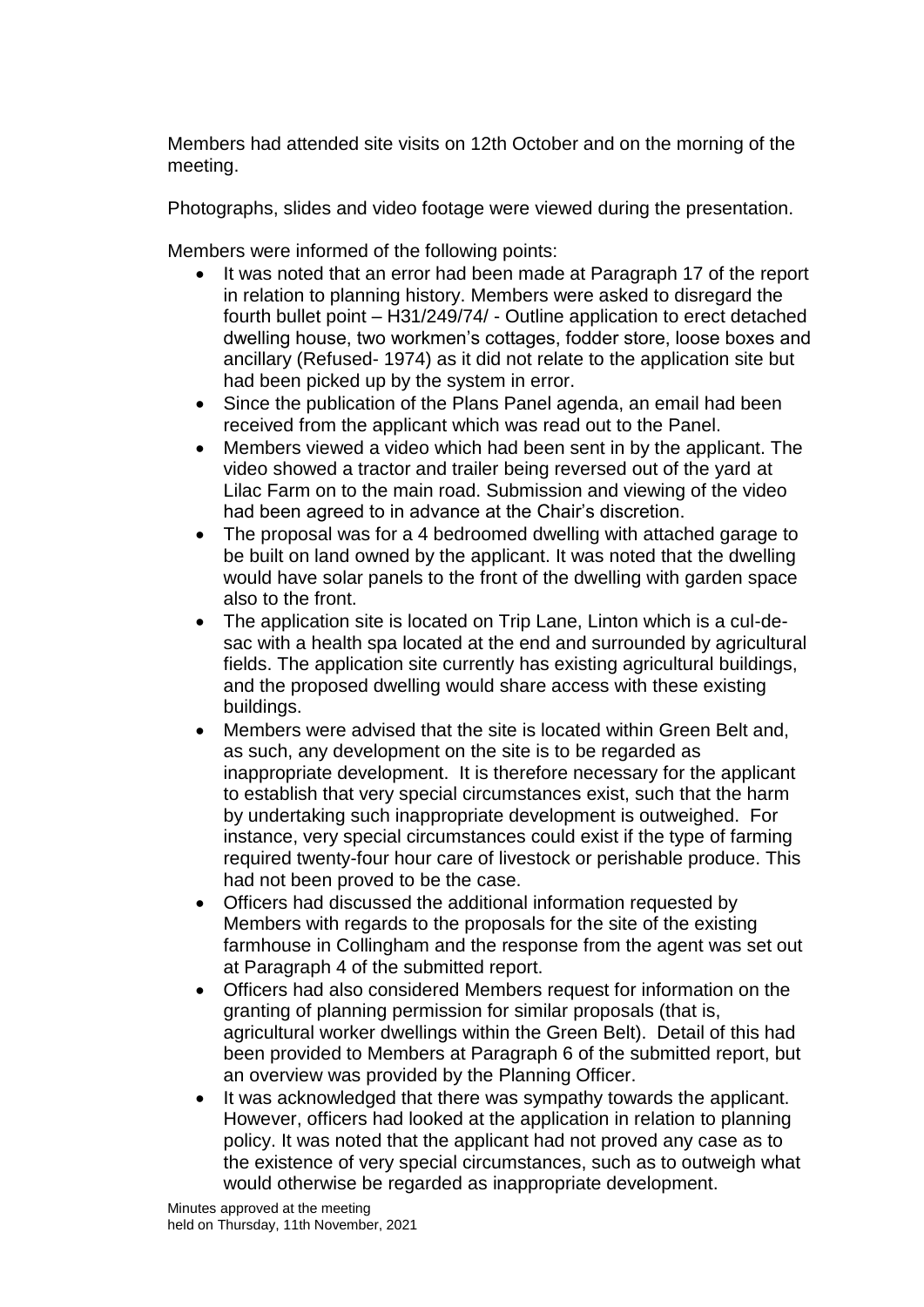The Chair informed the meeting that extensive discussion had been had at the meeting in May and all additional questions had been discussed with the applicant. At this meeting there were therefore no representations from the applicant, however the applicant was in attendance and they were welcomed.

Officers responded to Members questions providing the following information:

- The video footage had been filmed on a Saturday morning at 11:00am.
- The applicant currently lives at a tenanted farm, known as Lilac Farm. The land on which the applicant is proposing to build is within their ownership. They already have agricultural buildings on the land that they own.
- Advice had been taken from the Agricultural Surveyor regarding the arguments proposed by the applicant to suggest very special circumstances existed. However, this was a high threshold established in national policy and guidance. In this regard, it was noted that Paragraphs 35-41 of the submitted report provided clarity on planning policy in relation to the building of farm dwellings in the Green Belt as set out in the National Planning Policy Framework 2021 and Planning Practice Guidance.
- There was no evidence that the tenanted dwelling would be lost in the short term. It was acknowledged that the current landowners of Lilac Farm had emailed to advise officers that they were waiting for vacant possession before making any decisions on future use of the land.
- It was acknowledged that the applicant had highlighted security of expensive machinery at the proposed site as being a current concern, with benefits to be gained if they could be close to the machinery once a dwelling was constructed if the proposal received permission. However, it was noted that inspectors at appeal would generally place security of machinery as a low priority and something that can be dealt with by other means. This is such that it is not to be regarded as an insurmountable problem, such that necessitates permitting development in the Green Belt.
- It was noted that, due to the applicant having landholdings at a number of other locations (including Lilac Farm and in York), even if the dwelling on this site received permission, there would still need to be trips made by the applicant to the other landholdings.
- It was recognised that Linton Road on a Saturday morning may be quieter than other times during the week. The Highways Officer said that a recent survey of Linton Road showed approximately 200-300 cars per hour on weekdays which was small in comparison to other main roads. It was noted that no other data was not available at Panel.
- It was noted there was no further information in relation to costings for construction of a new dwelling at Trip Lane. It was acknowledged that house prices in the area were high, but the previous figure of £170,000 for construction of the new dwelling did appear extremely low if it was to be a completed 4-bedroom dwelling and with full access to services.
- Members were advised that Lilac Farm is a tenanted agricultural holding which has been tenanted by the family since 1967. The farming business is predominantly focussed on cultivating a mix of owned and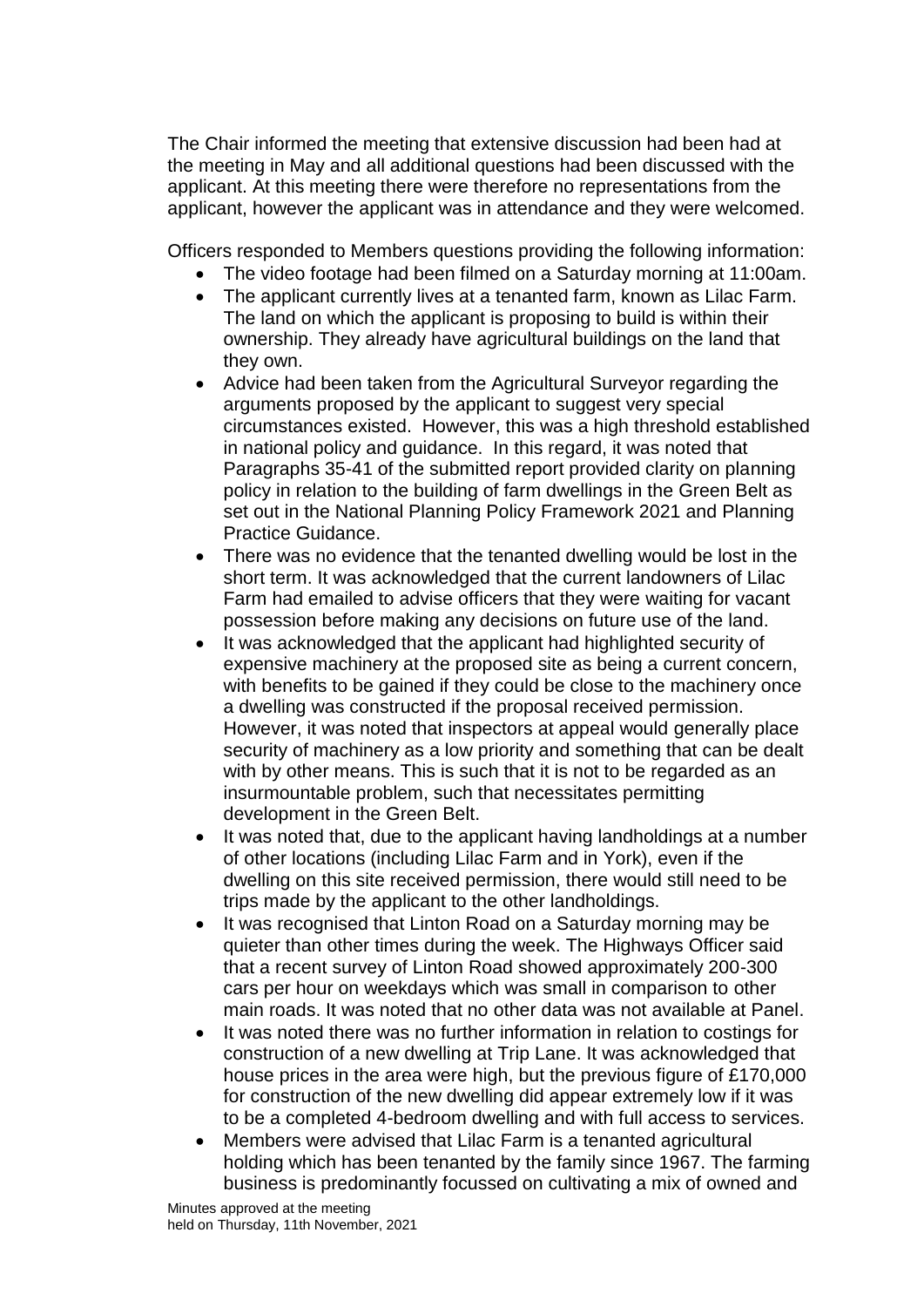tenanted arable land in different locations, including Lilac Farm, Trip Lane, York and Shadwell. Members were provided with an explanation of how a three generational tenancy usually operates, if in accordance with the relevant legislation. However, it was noted that officers had not seen the specifics of the applicant's lease in this instance.

- It was reinforced that no evidence had been provided to suggest that the tenancy would not or could not continue at Lilac Farm. These personal circumstances of the applicant had therefore been considered but could not be given any sort of substantial weight as – with no evidence of development at Lilac Farm being imminent – there was no pressing need shown for a dwelling at Trip Lane.
- It was noted that should a proposal come forward for development of Lilac Farm it would be considered by planning and it was thought unlikely that the whole 200 acres site would be proposed for development.
- Members were informed that Lilac Farm fields are in the Green Belt, only the house and buildings are outside the Green Belt. As such there would be no special planning protection on the house or buildings.

The North & East Area Planning Manager summarised officer responses to Members' questions and summarised the additional information received in relation to Member queries at the May 2021 Panel meeting.

Members comments included:

- It was not Members' role to question or interrogate the security of tenure available at Lilac Farm.
- The applicant had not established that there was an absolute need for the dwelling.
- Appeal decisions on similar applications suggested that the Planning Inspectorate would not support the application if it went to appeal. Do not therefore want to face a challenge if this application is allowed, as the necessary threshold of very special circumstances / need has simply not been demonstrated.
- Land in Green Belt areas is cheap because it is sold for agricultural purposes. It is not there for the building of dwellings, in a good location, at reduced cost.
- The Green Belt in this location forms part of the Ebor Way. It is there for people to be able to use to enjoy the countryside / rural surroundings, so should be preserved for this purpose

**RESOLVED** – To refuse the application for reasons set out in the submitted report.

# **34 Date and Time of Next Meeting**

**RESOLVED** – To note that the next meeting of North and East Plans Panel is scheduled for Thursday 11<sup>th</sup> November 2021, at 1:30pm, in Civic Hall, Leeds.